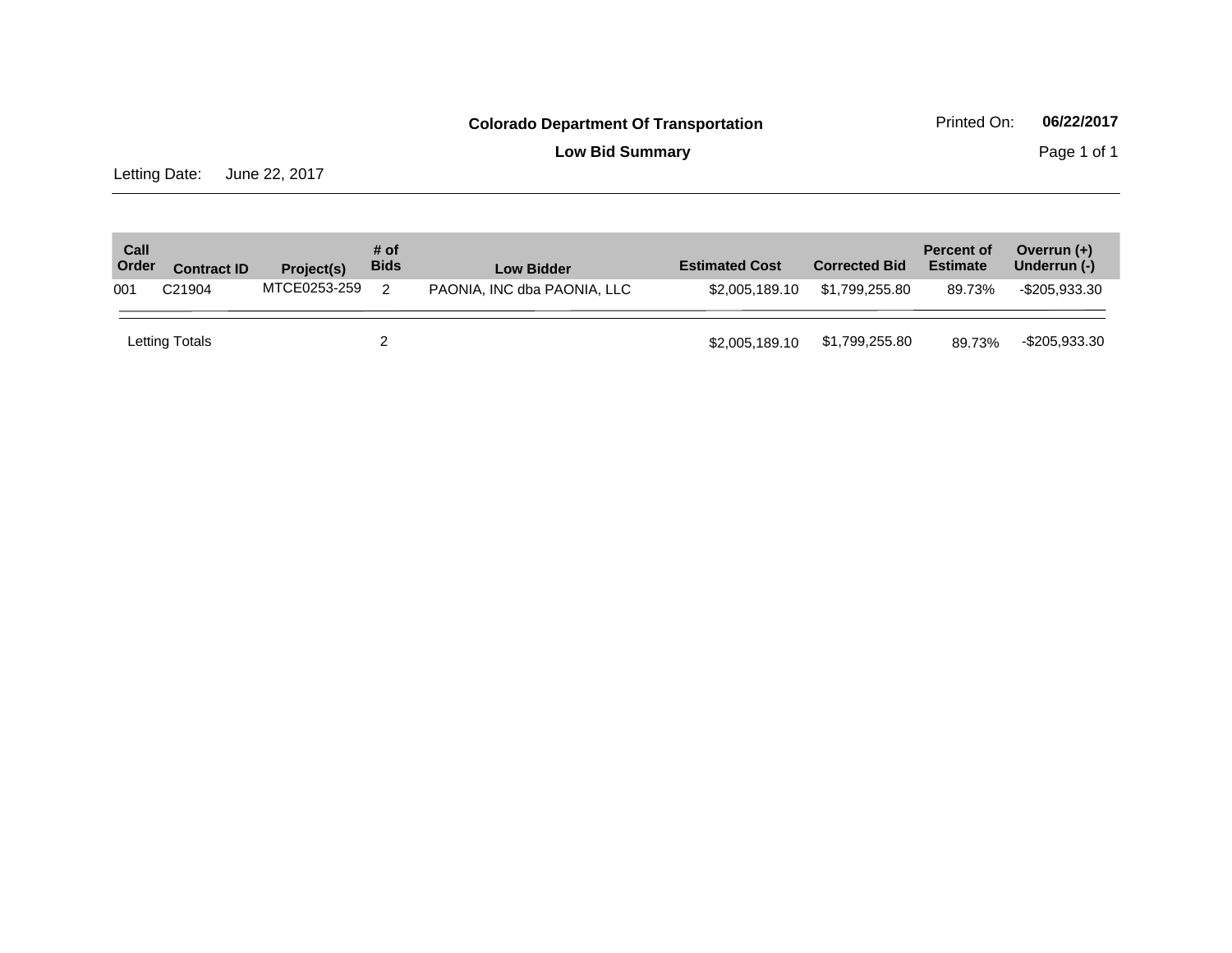|               |               |              | <b>Colorado Department Of Transportation</b> |           | Printed On:                          | 06/22/2017  |
|---------------|---------------|--------------|----------------------------------------------|-----------|--------------------------------------|-------------|
|               |               |              | <b>Vendor Ranking</b>                        |           |                                      | Page 1 of 1 |
| Letting No:   | 20170622      | Contract ID: | C21904                                       |           | Project(s): MTCE0253-259             |             |
| Letting Date: | June 22, 2017 | Region:      | 4                                            |           |                                      |             |
| Letting Time: | 10:00 AM      |              | Contract Time: 130 WORKING DAYS              | Counties: | BROOMFIELD,<br><b>REGION 4, WELD</b> |             |

| Rank | <b>Vendor ID</b> | <b>Vendor Name</b>               | <b>Total Bid</b> | <b>Percent Of</b><br><b>Low Bid</b> | <b>Percent Of</b><br><b>Estimate</b> |
|------|------------------|----------------------------------|------------------|-------------------------------------|--------------------------------------|
|      | 1507A            | PAONIA, INC dba PAONIA, LLC      | \$1,799,255.80   | 100.00%                             | 89.73%                               |
| 2    | 1231A            | INTERFACE COMMUNICATIONS COMPANY | \$1,915,627.00   | 106.47%                             | 95.53%                               |
| 0    | -EST-            | <b>Engineer's Estimate</b>       | \$2,005,189.10   | 111.45%                             | 100.00%                              |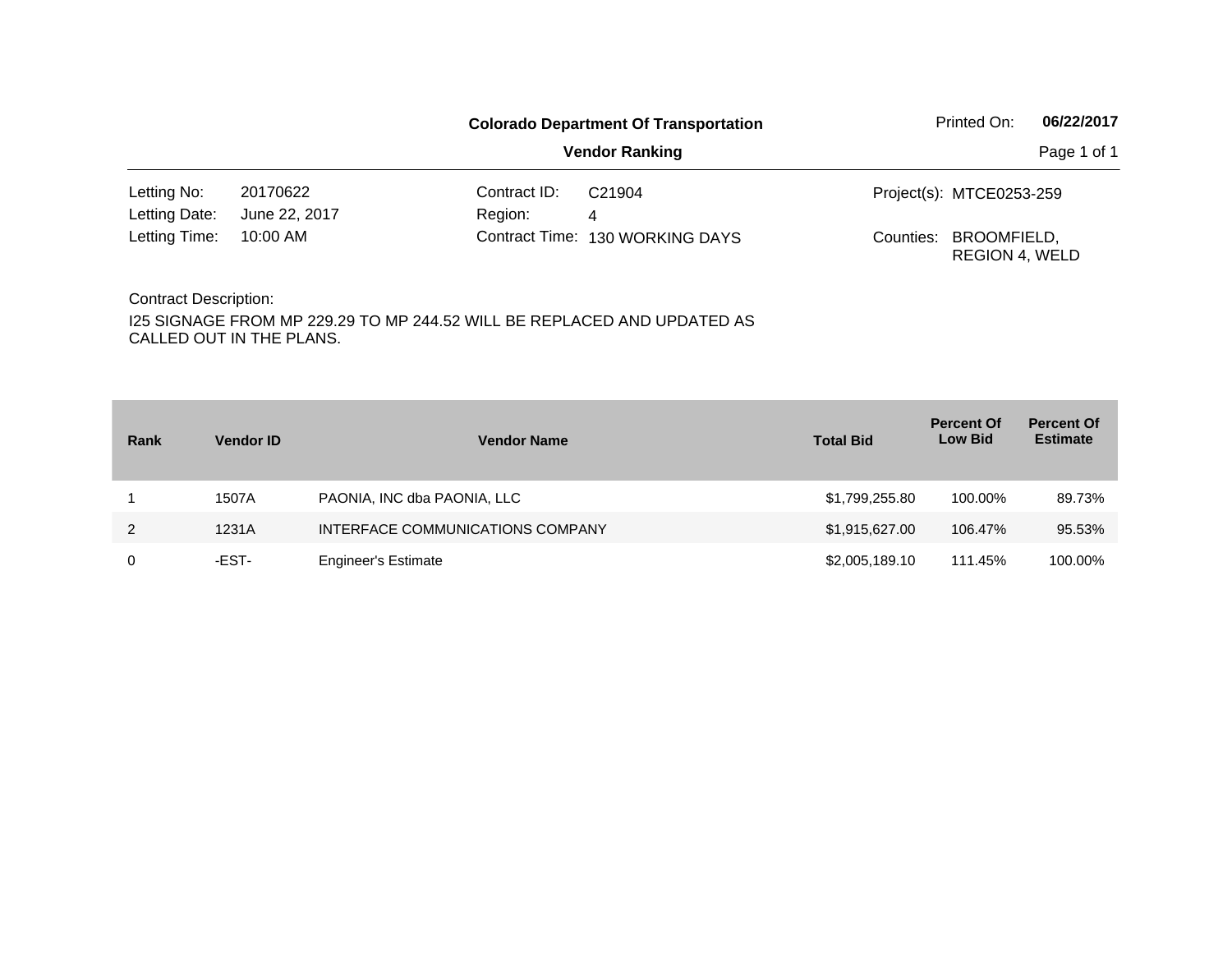**Quantity Unit Price Unit Price Ext** Item Code Description Quantity Unit Price Amount Unit Price Amount Unit Price **Ext Unit Price Amount Ext Amount (0) -EST-Engineer's Estimate (1) 1507A PAONIA, INC (2) 1231A INTERFACE COMMUNICATIONS Description SECTION:** 0001 BID ITEMS **LCC:** 202-00805 Removal of Overhead Sign Structure 8.000 EACH 5,000.00000 40,000.00 5,000.00000 40,000.00 3,607.00000 28,856.00 202-00810 Removal of Ground Sign 252.000 EACH 80.00000 20,160.00 200.00000 50,400.00 81.00000 20,412.00 202-00821 Removal of Sign Panel 15.000 EACH 60.00000 900.00 300.00000 4,500.00 84.00000 1,260.00 202-01130 Removal of Guardrail Type 3 288.000 LF 7.00000 2,016.00 14.00000 4,032.00 4.44000 1,278.72 202-01300 Removal of End Anchorage 4.000 EACH 300.00000 1,200.00 825.00000 3,300.00 217.00000 868.00 203-01597 Potholing 150.000 HOUR 200.00000 30,000.00 200.00000 30,000.00 196.00000 29,400.00 208-00045 Concrete Washout Structure 1.000 EACH 1,400.00000 1,400.00 500.00000 500.00 1,500.00000 1,500.00 210-01200 Reset End Anchorage 1.000 EACH 2,000.00000 2,000.00 5,000.00000 5,000.00 700.00000 700.00 212-00006 Seeding (Native) 0.100 ACRE 8,000.00000 800.00 3,100.00000 310.00 8,880.00000 888.00 212-00032 Soil Conditioning 0.100 ACRE 10,000.00000 1,000.00 3,100.00000 310.00 8,880.00000 888.00 503-00048 Drilled Caisson (48 Inch) 320.000 LF 385.00000 123,200.00 950.00000 304,000.00 624.00000 199,680.00 503-00054 Drilled Caisson (54 Inch) 86.000 LF 535.00000 46,010.00 1,500.00000 129,000.00 793.00000 68,198.00 606-00301 Guardrail Type 3 (6-3 Post Spacing) 188.000 LF 25.00000 4,700.00 32.00000 6,016.00 21.00000 3,948.00 606-00301 Guardrail Type 3 (6-3 Post Spacing) (31In. MGS) 3,388.000 LF 25.00000 84,700.00 24.00000 81,312.00 23.00000 77,924.00 10:00 AM Counties: BROOMFIELD. REGION 4, WELD Letting Date: June 22, 2017 <sup>4</sup> C21904 Region: Letting Time: Letting No: 20170622 Contract ID: Counties:

**Tabulation of Bids Page 1 of 5 Page 1 of 5**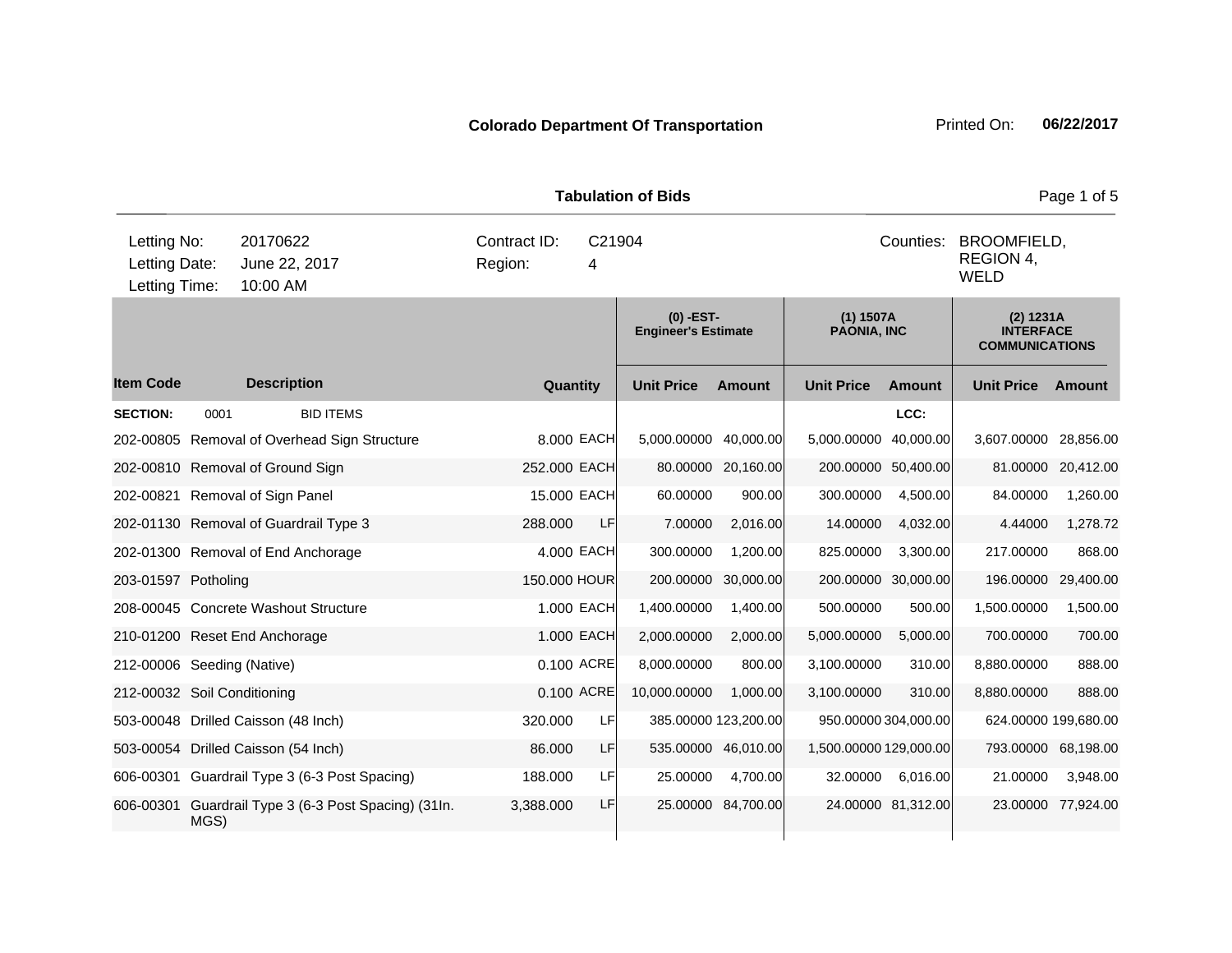|                                               |         |                                       |                                                      |                         |           |              | <b>Tabulation of Bids</b>                 |                     |                                   |                                                      |                                                                          | Page 2 of 5         |  |
|-----------------------------------------------|---------|---------------------------------------|------------------------------------------------------|-------------------------|-----------|--------------|-------------------------------------------|---------------------|-----------------------------------|------------------------------------------------------|--------------------------------------------------------------------------|---------------------|--|
| Letting No:<br>Letting Date:<br>Letting Time: |         | 20170622<br>June 22, 2017<br>10:00 AM |                                                      | Contract ID:<br>Region: |           | C21904<br>4  |                                           |                     |                                   | Counties:<br>BROOMFIELD,<br>REGION 4,<br><b>WELD</b> |                                                                          |                     |  |
|                                               |         |                                       |                                                      |                         |           |              | $(0)$ -EST-<br><b>Engineer's Estimate</b> |                     | $(1)$ 1507A<br><b>PAONIA, INC</b> |                                                      | (2) 1231A<br><b>INTERFACE</b><br><b>COMMUNICATIONS</b><br><b>COMPANY</b> |                     |  |
| <b>Item Code</b>                              |         | <b>Description</b>                    |                                                      |                         |           | Quantity     | <b>Unit Price</b>                         | <b>Amount</b>       | <b>Unit Price</b>                 | Amount                                               | <b>Unit Price</b>                                                        | <b>Amount</b>       |  |
| <b>SECTION:</b>                               | 0001    |                                       | <b>BID ITEMS</b>                                     |                         |           |              |                                           |                     |                                   | LCC:                                                 |                                                                          |                     |  |
| 606-01340 End Anchorage Type 3D               |         |                                       |                                                      |                         |           | 17.000 EACH  | 1,100.00000                               | 18,700.00           | 2,500.00000                       | 42,500.00                                            | 972.00000                                                                | 16,524.00           |  |
| 606-02005 End Anchorage (Flared)              |         |                                       |                                                      |                         |           | 1.000 EACH   | 2,200.00000                               | 2,200.00            | 3,000.00000                       | 3,000.00                                             | 1,971.00000                                                              | 1,971.00            |  |
|                                               |         |                                       | 606-02005 End Anchorage (Flared) (SRT-31)            |                         |           | 17.000 EACH  | 2,200.00000                               | 37,400.00           | 2,500.00000 42,500.00             |                                                      | 2,087.00000                                                              | 35,479.00           |  |
| 614-00011 Sign Panel (Class I)                |         |                                       |                                                      |                         | 345.880   | <b>SF</b>    | 20.00000                                  | 6,917.60            | 10.00000                          | 3,458.80                                             | 20.00000                                                                 | 6,917.60            |  |
| 614-00012 Sign Panel (Class II)               |         |                                       |                                                      |                         | 3,513.000 | <b>SF</b>    |                                           | 23.00000 80,799.00  |                                   | 12.00000 42,156.00                                   | 25.00000                                                                 | 87,825.00           |  |
| 614-00013 Sign Panel (Class III)              |         |                                       |                                                      |                         | 7,805.000 | <b>SF</b>    |                                           | 28.50000 222,442.50 |                                   | 15.00000 117,075.00                                  |                                                                          | 22.00000 171,710.00 |  |
| 614-00818 Steel Sign Post (W 8x18)            |         |                                       |                                                      |                         | 121.000   | LF           | 65.00000                                  | 7,865.00            | 35.00000                          | 4,235.00                                             | 64.00000                                                                 | 7,744.00            |  |
| 614-00821 Steel Sign Post (W 8x21)            |         |                                       |                                                      |                         | 101.000   | LF           | 67.00000                                  | 6,767.00            | 38.00000                          | 3,838.00                                             | 65.00000                                                                 | 6,565.00            |  |
| 614-01022 Steel Sign Post (W 10x22)           |         |                                       |                                                      |                         | 281.000   | LF           | 68.00000                                  | 19,108.00           |                                   | 43.00000 12,083.00                                   | 73.00000                                                                 | 20,513.00           |  |
| 614-01026 Steel Sign Post (W 10x26)           |         |                                       |                                                      |                         | 37.000    | LF           | 77.00000                                  | 2,849.00            | 45.00000                          | 1,665.00                                             | 74.00000                                                                 | 2,738.00            |  |
| 614-01226 Steel Sign Post (W 12x26)           |         |                                       |                                                      |                         | 41.000    | LF           | 80.00000                                  | 3,280.00            | 50.00000                          | 2,050.00                                             | 75.00000                                                                 | 3,075.00            |  |
|                                               | Socket) |                                       | 614-01503 Steel Sign Support (2-Inch Round)(Post and |                         |           | 82.000 EACH  | 175.00000                                 | 14,350.00           | 50.00000                          | 4,100.00                                             | 222.00000                                                                | 18,204.00           |  |
|                                               |         | 40)(Post & Slipbase)                  | 614-01573 Steel Sign Support (2-1/2 Inch Round NP-   |                         |           | 233.000 EACH |                                           | 325.00000 75,725.00 |                                   | 185.00000 43,105.00                                  | 380.00000 88,540.00                                                      |                     |  |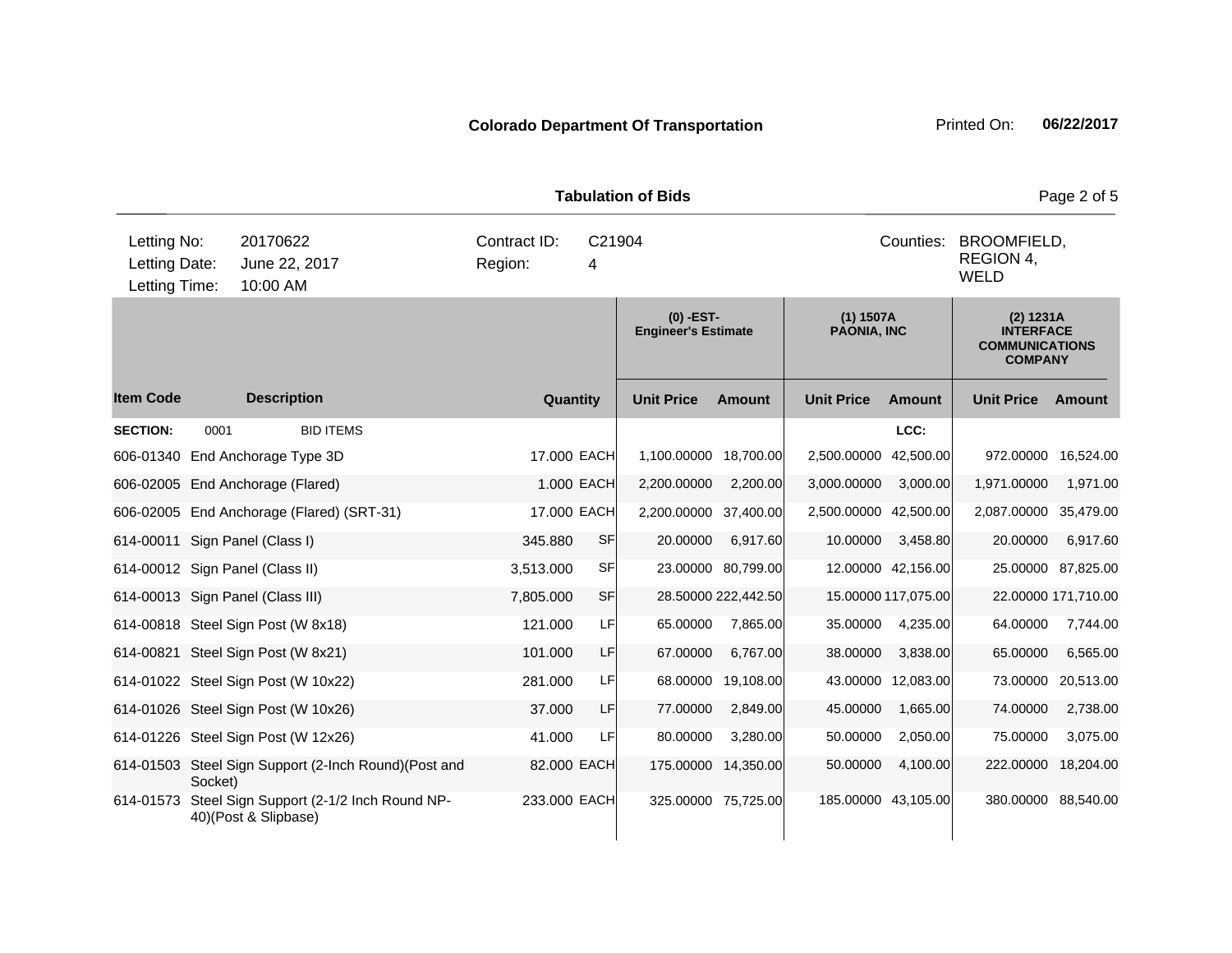|                                               |                |                                                 |                         |          |                | <b>Tabulation of Bids</b>                 |                    |                                   |                    |                                                                          | Page 3 of 5 |
|-----------------------------------------------|----------------|-------------------------------------------------|-------------------------|----------|----------------|-------------------------------------------|--------------------|-----------------------------------|--------------------|--------------------------------------------------------------------------|-------------|
| Letting No:<br>Letting Date:<br>Letting Time: |                | 20170622<br>June 22, 2017<br>10:00 AM           | Contract ID:<br>Region: |          | C21904<br>4    |                                           |                    |                                   | Counties:          | <b>BROOMFIELD,</b><br>REGION 4,<br><b>WELD</b>                           |             |
|                                               |                |                                                 |                         |          |                | $(0)$ -EST-<br><b>Engineer's Estimate</b> |                    | $(1)$ 1507A<br><b>PAONIA, INC</b> |                    | (2) 1231A<br><b>INTERFACE</b><br><b>COMMUNICATIONS</b><br><b>COMPANY</b> |             |
| <b>Item Code</b>                              |                | <b>Description</b>                              |                         | Quantity |                | <b>Unit Price</b>                         | <b>Amount</b>      | <b>Unit Price</b>                 | <b>Amount</b>      | <b>Unit Price</b>                                                        | Amount      |
| <b>SECTION:</b>                               | 0001           | <b>BID ITEMS</b>                                |                         |          |                |                                           |                    |                                   | LCC:               |                                                                          |             |
|                                               |                | 614-03003 Concrete Footing (Type 3)             |                         |          | 8,000 EACH     | 1,350.00000                               | 10,800.00          | 500.00000                         | 4,000.00           | 1,753.00000 14,024.00                                                    |             |
|                                               |                | 614-03004 Concrete Footing (Type 4)             |                         |          | 6.000 EACH     | 1,500.00000                               | 9,000.00           | 700.00000                         | 4,200.00           | 2,011.00000                                                              | 12,066.00   |
|                                               |                | 614-03005 Concrete Footing (Type 5)             |                         |          | 16.000 EACH    | 1,850.00000 29,600.00                     |                    | 850.00000 13,600.00               |                    | 2,880.00000                                                              | 46,080.00   |
|                                               |                | 614-03006 Concrete Footing (Type 6)             |                         |          | 2.000 EACH     | 3,000.00000                               | 6.000.00           | 900.00000                         | 1,800.00           | 3,230.00000                                                              | 6,460.00    |
|                                               |                | 614-03007 Concrete Footing (Type 7)             |                         |          | 2.000 EACH     | 3,000.00000                               | 6,000.00           | 1,200.00000                       | 2,400.00           | 4,050.00000                                                              | 8,100.00    |
|                                               | Inch Diameter) | 614-32400 Monotube Overhead Sign Cantilever (24 |                         |          | 16.000 EACH    | 39,000.00000 624,000.00                   |                    | 30,000.00000 480,000.00           |                    | 33,893.00000 542,288.00                                                  |             |
| 614-41800                                     | Diameter)      | Monotube Overhead Sign Bridge (18 Inch          |                         |          | 1.000 EACH     | 57,500.00000 57,500.00                    |                    | 47,000.00000 47,000.00            |                    | 54,718.00000                                                             | 54,718.00   |
| 614-42000                                     | Diameter)      | Monotube Overhead Sign Bridge (20 Inch          |                         |          | 1.000 EACH     | 66,000.00000 66,000.00                    |                    | 50,000.00000 50,000.00            |                    | 58,839.00000                                                             | 58,839.00   |
|                                               |                | 614-80322 Barricade (Type 3 M-B)                |                         |          | 4.000 EACH     | 1,000.00000                               | 4,000.00           | 500.00000                         | 2,000.00           | 119.92000                                                                | 479.68      |
|                                               |                | 625-00000 Construction Surveying                |                         | 1.000    | L S            | 25,000.00000 25,000.00                    |                    | 15,000.00000 15,000.00            |                    | 10,745.00000 10,745.00                                                   |             |
| 626-00000 Mobilization                        |                |                                                 |                         | 1.000    | L S            | 110,000.00000 110,000.00                  |                    | 10,000.00000 10,000.00            |                    | 123,929.00000 123,929.00                                                 |             |
| 630-00000 Flagging                            |                |                                                 |                         |          | 1,000.000 HOUR |                                           | 25.00000 25,000.00 |                                   | 40.00000 40,000.00 | 1.11000                                                                  | 1,110.00    |
|                                               |                | 630-00007 Traffic Control Inspection            |                         | 50.000   | <b>DAY</b>     | 175.00000                                 | 8,750.00           | 200.00000 10,000.00               |                    | 528.00000                                                                | 26,400.00   |
|                                               |                |                                                 |                         |          |                |                                           |                    |                                   |                    |                                                                          |             |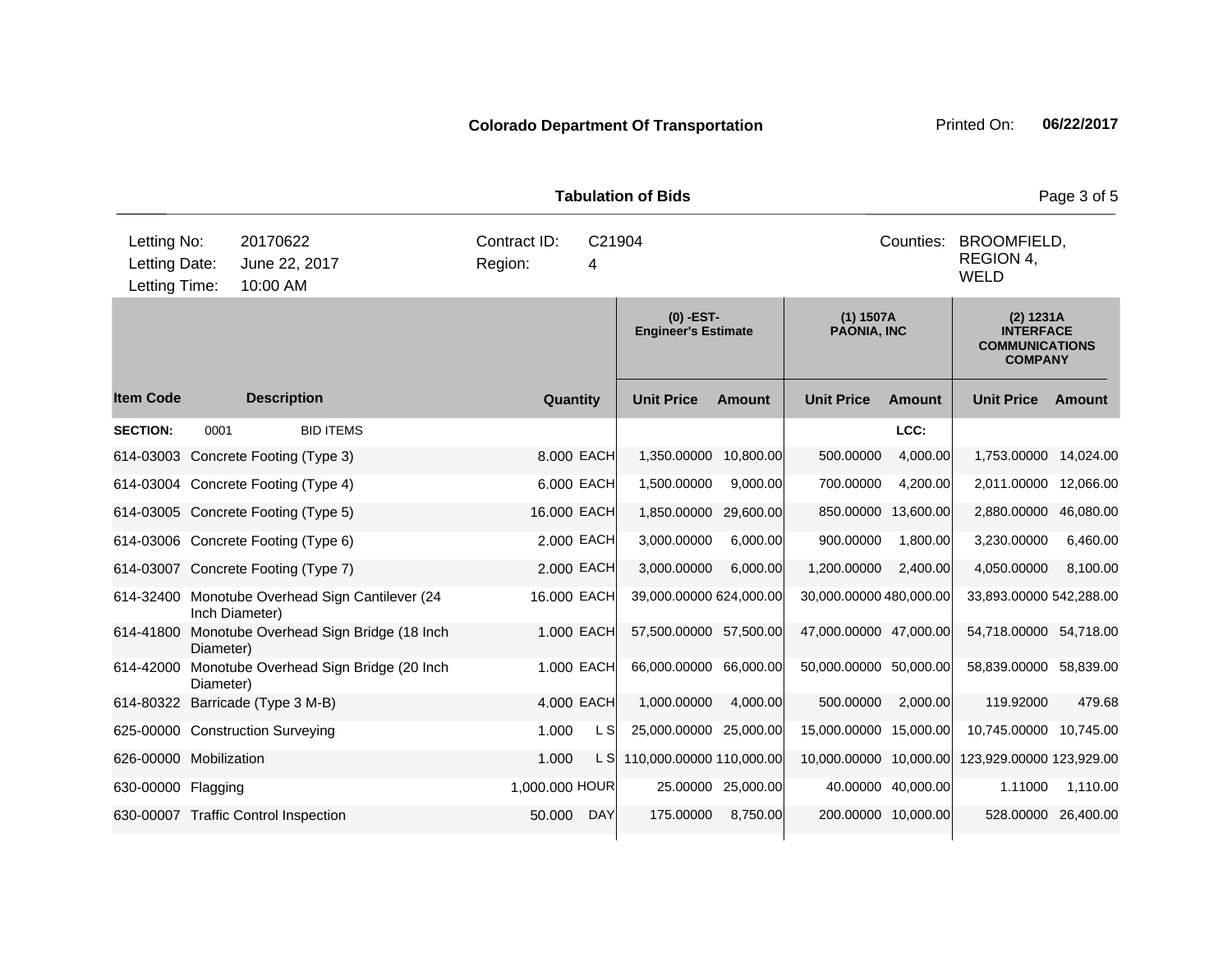|                                               |            |                                                                          |                         |             | <b>Tabulation of Bids</b>               |                      |                          |                |                                                                          | Page 4 of 5    |
|-----------------------------------------------|------------|--------------------------------------------------------------------------|-------------------------|-------------|-----------------------------------------|----------------------|--------------------------|----------------|--------------------------------------------------------------------------|----------------|
| Letting No:<br>Letting Date:<br>Letting Time: |            | 20170622<br>June 22, 2017<br>10:00 AM                                    | Contract ID:<br>Region: | C21904<br>4 |                                         |                      |                          | Counties:      | BROOMFIELD,<br>REGION 4,<br><b>WELD</b>                                  |                |
|                                               |            |                                                                          |                         |             | (0) -EST-<br><b>Engineer's Estimate</b> |                      | (1) 1507A<br>PAONIA, INC |                | (2) 1231A<br><b>INTERFACE</b><br><b>COMMUNICATIONS</b><br><b>COMPANY</b> |                |
| <b>Item Code</b>                              |            | <b>Description</b>                                                       | Quantity                |             | <b>Unit Price</b>                       | <b>Amount</b>        | <b>Unit Price</b>        | <b>Amount</b>  | <b>Unit Price</b>                                                        | Amount         |
| <b>SECTION:</b>                               | 0001       | <b>BID ITEMS</b>                                                         |                         |             |                                         |                      |                          | LCC:           |                                                                          |                |
|                                               |            | 630-00012 Traffic Control Management                                     | 130.000                 | <b>DAY</b>  |                                         | 800.00000 104,000.00 | 875.00000 113,750.00     |                | 555.00000                                                                | 72,150.00      |
|                                               |            | 630-80341 Construction Traffic Sign (Panel Size A)                       | 14.000 EACH             |             | 50.00000                                | 700.00               | 10.00000                 | 140.00         | 555.00000                                                                | 7,770.00       |
|                                               |            | 630-80342 Construction Traffic Sign (Panel Size B)                       | 26.000 EACH             |             | 60.00000                                | 1,560.00             | 10.00000                 | 260.00         | 555.00000                                                                | 14,430.00      |
|                                               |            | 630-80343 Construction Traffic Sign (Panel Size C)                       |                         | 6.000 EACH  | 65.00000                                | 390.00               | 10.00000                 | 60.00          | 555.00000                                                                | 3,330.00       |
|                                               |            | 630-80344 Construction Traffic Sign (Special)                            | 10.000                  | <b>SF</b>   | 20.00000                                | 200.00               | 200.00000                | 2,000.00       | 111.00000                                                                | 1,110.00       |
|                                               |            | 630-80355 Portable Message Sign Panel                                    |                         | 4.000 EACH  | 4,000.00000                             | 16,000.00            | 500.00000                | 2,000.00       | 111.00000                                                                | 444.00         |
|                                               |            | 630-80356 Advance Warning Flashing or Sequencing<br>Arrow Panel (A Type) |                         | 2.000 EACH  | 600.00000                               | 1,200.00             | 300.00000                | 600.00         | 111.00000                                                                | 222.00         |
|                                               |            | 630-80360 Drum Channelizing Device                                       | 400.000 EACH            |             | 30.00000                                | 12,000.00            | 10.00000                 | 4,000.00       | 1.11000                                                                  | 444.00         |
|                                               | (Flashing) | 630-80363 Drum Channelizing Device (With Light)                          | 200.000 EACH            |             | 45.00000                                | 9,000.00             | 25.00000                 | 5,000.00       | 1.11000                                                                  | 222.00         |
| 630-80380 Traffic Cone                        |            |                                                                          | 200.000 EACH            |             | 10.00000                                | 2,000.00             | 5.00000                  | 1,000.00       | 1.11000                                                                  | 222.00         |
|                                               |            | 632-00000 Night Work Lighting                                            | 1.000                   | L S         | 20,000.00000 20,000.00                  |                      | 10,000.00000 10,000.00   |                | 6,438.00000                                                              | 6,438.00       |
| <b>Section Totals:</b>                        |            |                                                                          |                         |             |                                         | \$2,005,189.10       |                          | \$1,799,255.80 |                                                                          | \$1,915,627.00 |
| <b>Contract Grand Totals</b>                  |            |                                                                          |                         |             |                                         | \$2,005,189.10       |                          | \$1,799,255.80 |                                                                          | \$1,915,627.00 |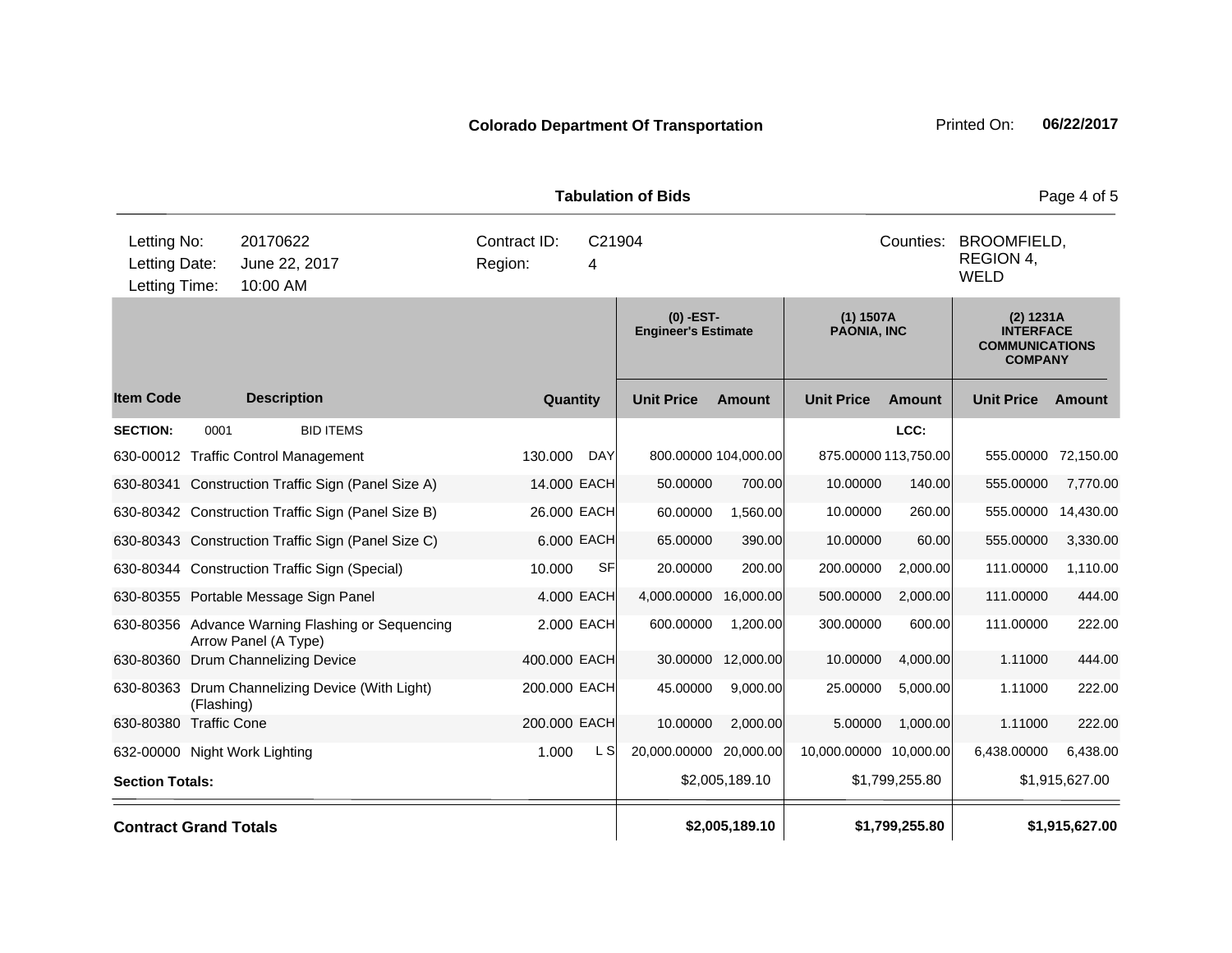|                                               |                                       |                         | <b>Colorado Department Of Transportation</b> |           | Printed On:                             | 06/22/2017  |
|-----------------------------------------------|---------------------------------------|-------------------------|----------------------------------------------|-----------|-----------------------------------------|-------------|
|                                               |                                       |                         | <b>Tabulation of Bids</b>                    |           |                                         | Page 5 of 5 |
| Letting No:<br>Letting Date:<br>Letting Time: | 20170622<br>June 22, 2017<br>10:00 AM | Contract ID:<br>Region: | C <sub>21904</sub><br>4                      | Counties: | BROOMFIELD,<br>REGION 4,<br><b>WELD</b> |             |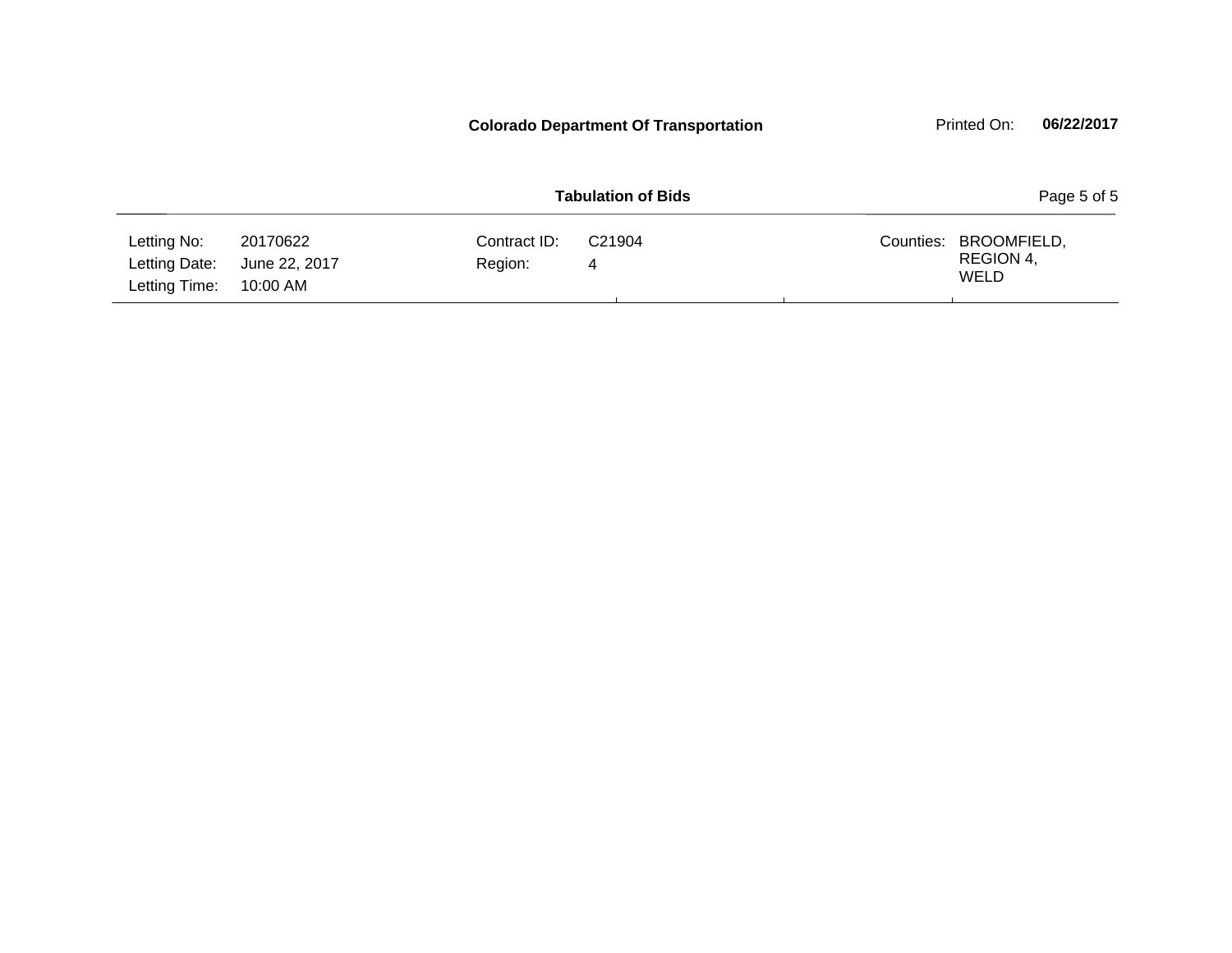**Low Bid Item Analysis Page 1 of 7** 

| Letting No:                 | 20170622 | Contract ID:          | C21904                          | Counties: BROOMFIELD,         |
|-----------------------------|----------|-----------------------|---------------------------------|-------------------------------|
| Letting Date: June 22, 2017 |          | Region: <b>Region</b> |                                 | REGION 4.                     |
| Letting Time: 10:00 AM      |          |                       | Contract Time: 130 WORKING DAYS | Project(s): $WFEE_{0253-259}$ |

#### Contract Description:

| Line            | Item/<br>Description                     | Quantity                                    | <b>Estimated</b><br>Price | <b>Bid Price/</b><br>Units | Estimated<br>Amount | <b>Bid Amount</b> | <b>Bid Est</b><br>$\%$ | Overrun $(+)$<br>Underrun (-) |
|-----------------|------------------------------------------|---------------------------------------------|---------------------------|----------------------------|---------------------|-------------------|------------------------|-------------------------------|
| <b>SECTION:</b> | 0001                                     | <b>BID ITEMS</b>                            |                           |                            |                     |                   |                        |                               |
| 0005            | 202-00805                                | 8.000<br>Removal of Overhead Sign Structure | 5,000.00000               | 5,000.00000<br><b>EACH</b> | 40,000.00           | 40,000.00         | 100.00%                | 0.00                          |
| 0010            | 202-00810<br>Removal of Ground Sign      | 252.000                                     | 80.00000                  | 200.00000<br><b>EACH</b>   | 20,160.00           | 50,400.00         | 250.00%                | 30,240.00                     |
| 0015            | 202-00821<br>Removal of Sign Panel       | 15.000                                      | 60.00000                  | 300.00000<br><b>EACH</b>   | 900.00              | 4,500.00          | 500.00%                | 3,600.00                      |
| 0020            | 202-01130<br>Removal of Guardrail Type 3 | 288,000                                     | 7.00000                   | 14.00000<br>LF             | 2,016.00            | 4,032.00          | 200.00%                | 2,016.00                      |
| 0025            | 202-01300<br>Removal of End Anchorage    | 4.000                                       | 300.00000                 | 825.00000<br>EACH          | 1,200.00            | 3,300.00          | 275.00%                | 2,100.00                      |
| 0030            | 203-01597<br>Potholing                   | 150.000                                     | 200,00000                 | 200.00000<br><b>HOUR</b>   | 30,000.00           | 30,000.00         | 100.00%                | 0.00                          |
| 0035            | 208-00045<br>Concrete Washout Structure  | 1.000                                       | 1,400.00000               | 500.00000<br><b>EACH</b>   | 1,400.00            | 500.00            | 35.71%                 | $-900.00$                     |
| 0040            | 210-01200<br>Reset End Anchorage         | 1.000                                       | 2,000.00000               | 5,000.00000<br><b>EACH</b> | 2,000.00            | 5,000.00          | 250.00%                | 3,000.00                      |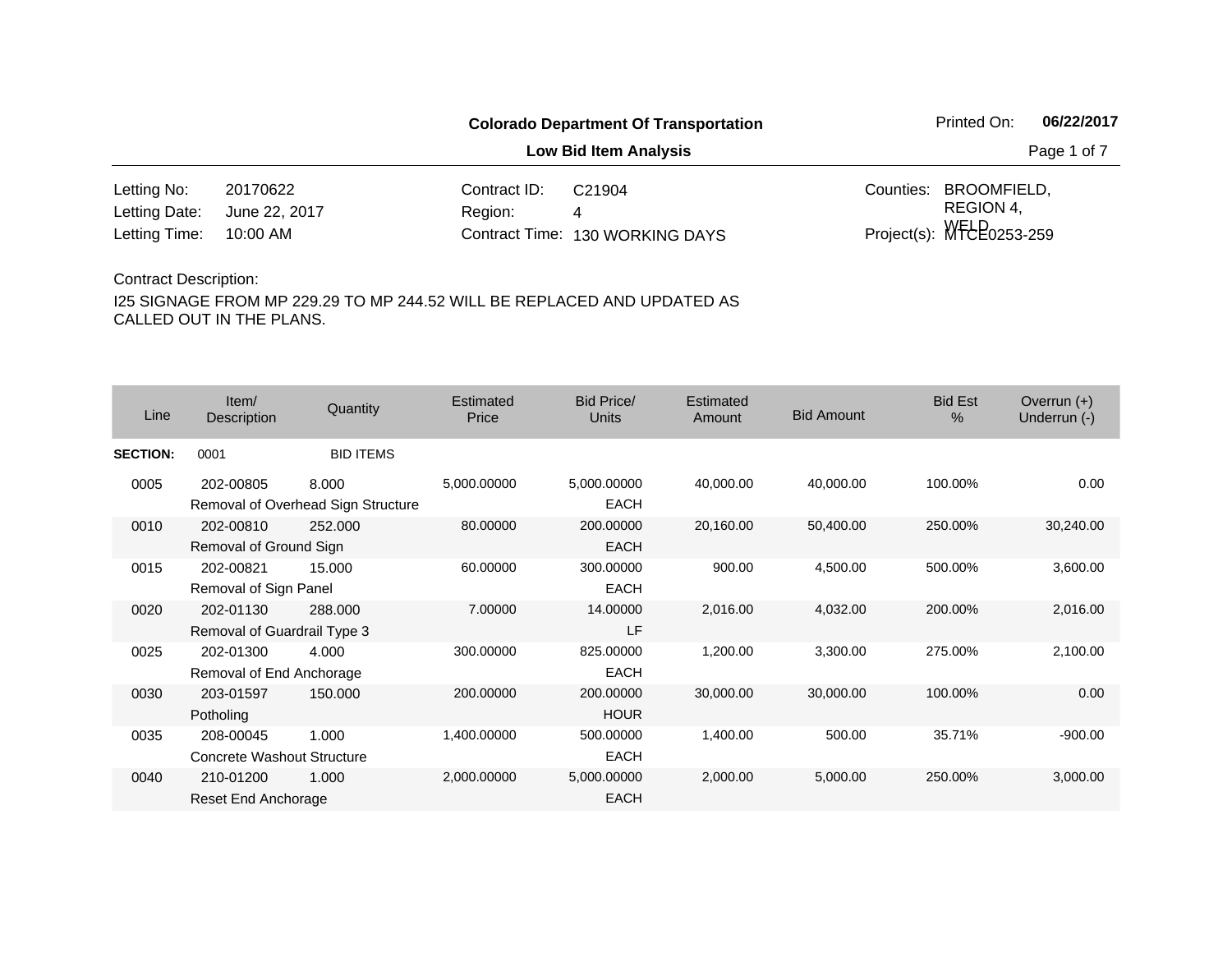**Low Bid Item Analysis Page 2 of 7** 

| Letting No:                 | 20170622 | Contract $ID: C21904$ |                                 | Counties: BROOMFIELD,         |
|-----------------------------|----------|-----------------------|---------------------------------|-------------------------------|
| Letting Date: June 22, 2017 |          | Region:               |                                 | REGION 4.                     |
| Letting Time: 10:00 AM      |          |                       | Contract Time: 130 WORKING DAYS | Project(s): $WFEE_{0253-259}$ |

### Contract Description:

| Line            | Item/<br>Description                   | Quantity                                                     | Estimated<br>Price | <b>Bid Price/</b><br>Units | Estimated<br>Amount | <b>Bid Amount</b> | <b>Bid Est</b><br>$\%$ | Overrun $(+)$<br>Underrun (-) |
|-----------------|----------------------------------------|--------------------------------------------------------------|--------------------|----------------------------|---------------------|-------------------|------------------------|-------------------------------|
| <b>SECTION:</b> | 0001                                   | <b>BID ITEMS</b>                                             |                    |                            |                     |                   |                        |                               |
| 0045            | 212-00006<br>Seeding (Native)          | 0.100                                                        | 8,000.00000        | 3,100.00000<br><b>ACRE</b> | 800.00              | 310.00            | 38.75%                 | $-490.00$                     |
| 0050            | 212-00032<br>Soil Conditioning         | 0.100                                                        | 10,000.00000       | 3,100.00000<br><b>ACRE</b> | 1,000.00            | 310.00            | 31.00%                 | $-690.00$                     |
| 0055            | 503-00048<br>Drilled Caisson (48 Inch) | 320,000                                                      | 385.00000          | 950.00000<br>LF            | 123,200.00          | 304,000.00        | 246.75%                | 180,800.00                    |
| 0060            | 503-00054<br>Drilled Caisson (54 Inch) | 86,000                                                       | 535.00000          | 1,500.00000<br>LF          | 46,010.00           | 129,000.00        | 280.37%                | 82,990.00                     |
| 0065            | 606-00301                              | 188.000<br>Guardrail Type 3 (6-3 Post Spacing)               | 25.00000           | 32.00000<br>LF             | 4,700.00            | 6,016.00          | 128.00%                | 1,316.00                      |
| 0070            | 606-00301                              | 3,388.000<br>Guardrail Type 3 (6-3 Post Spacing) (31In. MGS) | 25.00000           | 24.00000<br>LF             | 84,700.00           | 81,312.00         | 96.00%                 | $-3,388.00$                   |
| 0075            | 606-01340<br>End Anchorage Type 3D     | 17.000                                                       | 1,100.00000        | 2,500.00000<br><b>EACH</b> | 18,700.00           | 42,500.00         | 227.27%                | 23,800.00                     |
| 0080            | 606-02005<br>End Anchorage (Flared)    | 1.000                                                        | 2,200.00000        | 3,000.00000<br><b>EACH</b> | 2,200.00            | 3,000.00          | 136.36%                | 800.00                        |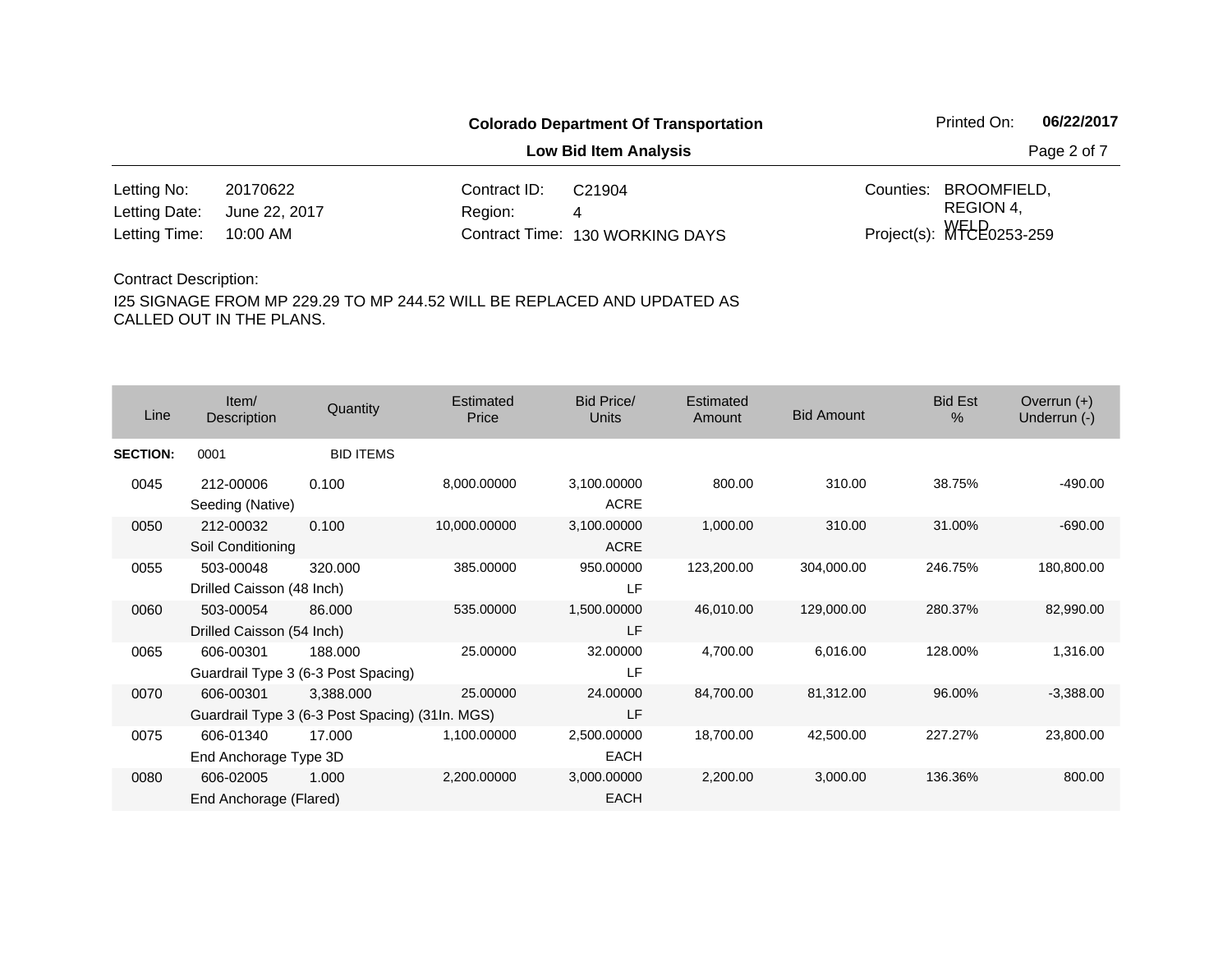**Low Bid Item Analysis Page 3 of 7** 

| Letting No:                 | 20170622 | Contract $ID: C21904$ |                                 | Counties: BROOMFIELD.         |
|-----------------------------|----------|-----------------------|---------------------------------|-------------------------------|
| Letting Date: June 22, 2017 |          | <b>Region:</b>        |                                 | REGION 4.                     |
| Letting Time: 10:00 AM      |          |                       | Contract Time: 130 WORKING DAYS | Project(s): $WFEE_{0253-259}$ |

#### Contract Description:

| Line            | Item/<br>Description                   | Quantity                                  | <b>Estimated</b><br>Price | <b>Bid Price/</b><br><b>Units</b> | Estimated<br>Amount | <b>Bid Amount</b> | <b>Bid Est</b><br>$\%$ | Overrun $(+)$<br>Underrun (-) |
|-----------------|----------------------------------------|-------------------------------------------|---------------------------|-----------------------------------|---------------------|-------------------|------------------------|-------------------------------|
| <b>SECTION:</b> | 0001                                   | <b>BID ITEMS</b>                          |                           |                                   |                     |                   |                        |                               |
| 0085            | 606-02005                              | 17.000<br>End Anchorage (Flared) (SRT-31) | 2,200.00000               | 2,500.00000<br><b>EACH</b>        | 37,400.00           | 42,500.00         | 113.64%                | 5,100.00                      |
| 0090            | 614-00011<br>Sign Panel (Class I)      | 345,880                                   | 20.00000                  | 10.00000<br><b>SF</b>             | 6,917.60            | 3,458.80          | 50.00%                 | $-3,458.80$                   |
| 0095            | 614-00012<br>Sign Panel (Class II)     | 3,513.000                                 | 23.00000                  | 12.00000<br><b>SF</b>             | 80,799.00           | 42,156.00         | 52.17%                 | $-38,643.00$                  |
| 0100            | 614-00013<br>Sign Panel (Class III)    | 7,805.000                                 | 28.50000                  | 15.00000<br><b>SF</b>             | 222,442.50          | 117,075.00        | 52.63%                 | $-105,367.50$                 |
| 0105            | 614-00818<br>Steel Sign Post (W 8x18)  | 121.000                                   | 65.00000                  | 35.00000<br>LF                    | 7,865.00            | 4,235.00          | 53.85%                 | $-3,630.00$                   |
| 0110            | 614-00821<br>Steel Sign Post (W 8x21)  | 101.000                                   | 67.00000                  | 38.00000<br>LF                    | 6,767.00            | 3,838.00          | 56.72%                 | $-2,929.00$                   |
| 0115            | 614-01022<br>Steel Sign Post (W 10x22) | 281.000                                   | 68.00000                  | 43.00000<br>LF                    | 19,108.00           | 12,083.00         | 63.24%                 | $-7,025.00$                   |
| 0120            | 614-01026<br>Steel Sign Post (W 10x26) | 37.000                                    | 77.00000                  | 45.00000<br>LF                    | 2,849.00            | 1,665.00          | 58.44%                 | $-1,184.00$                   |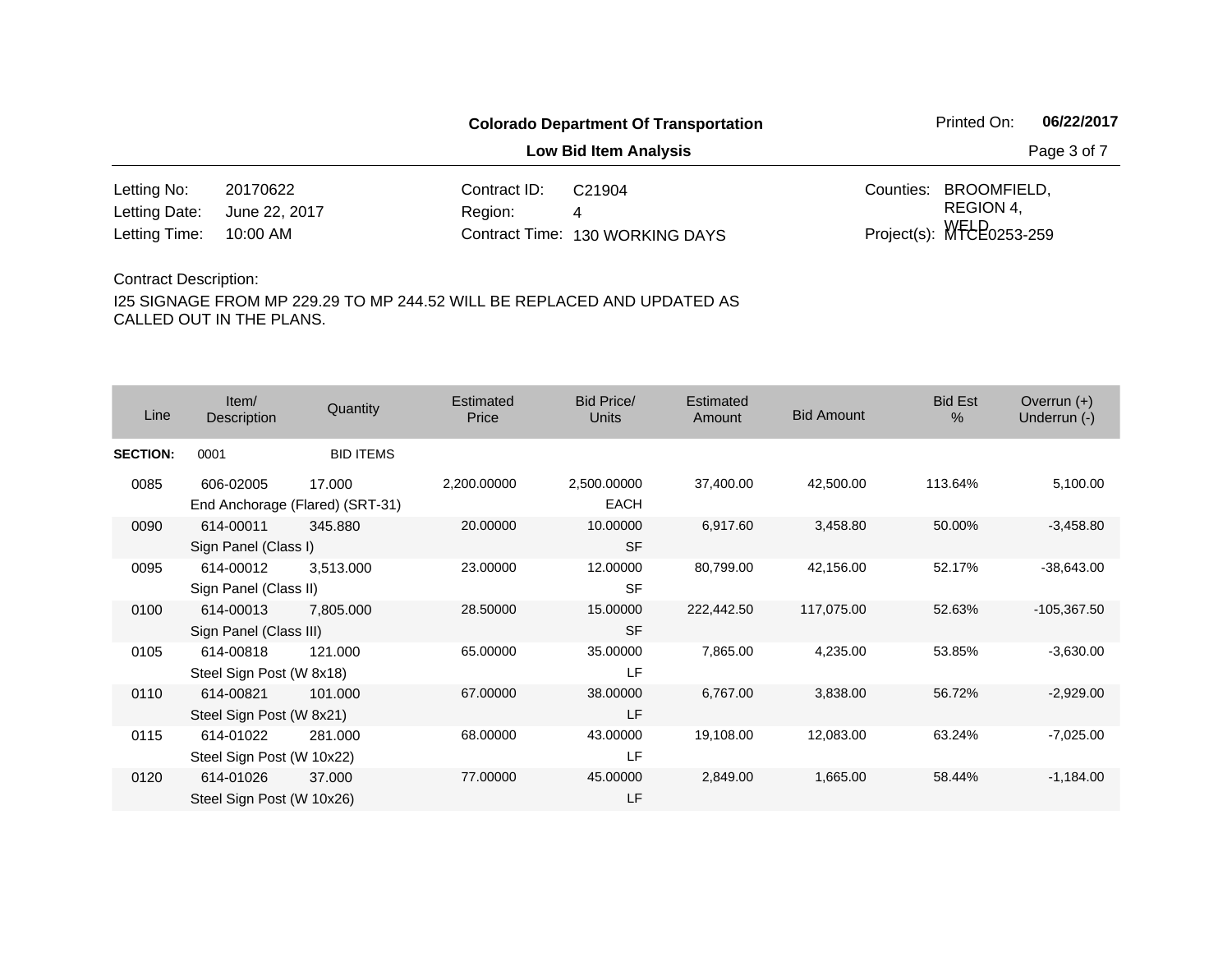**Low Bid Item Analysis Page 4 of 7** 

| Letting No:                 | 20170622 | Contract ID: | C <sub>21904</sub>              | Counties: BROOMFIELD,         |
|-----------------------------|----------|--------------|---------------------------------|-------------------------------|
| Letting Date: June 22, 2017 |          | Region:      |                                 | REGION 4.                     |
| Letting Time: 10:00 AM      |          |              | Contract Time: 130 WORKING DAYS | Project(s): $WFEE_{0253-259}$ |

#### Contract Description:

| Line            | Item/<br>Description                   | Quantity                                              | Estimated<br>Price | <b>Bid Price/</b><br>Units | Estimated<br>Amount | <b>Bid Amount</b> | <b>Bid Est</b><br>% | Overrun $(+)$<br>Underrun (-) |
|-----------------|----------------------------------------|-------------------------------------------------------|--------------------|----------------------------|---------------------|-------------------|---------------------|-------------------------------|
| <b>SECTION:</b> | 0001                                   | <b>BID ITEMS</b>                                      |                    |                            |                     |                   |                     |                               |
| 0125            | 614-01226<br>Steel Sign Post (W 12x26) | 41.000                                                | 80.00000           | 50.00000<br>LF             | 3,280.00            | 2,050.00          | 62.50%              | $-1,230.00$                   |
| 0130            | 614-01503<br>Socket)                   | 82.000<br>Steel Sign Support (2-Inch Round) (Post and | 175,00000          | 50.00000<br><b>EACH</b>    | 14.350.00           | 4,100.00          | 28.57%              | $-10,250.00$                  |
| 0135            | 614-01573<br>40)(Post & Slipbase)      | 233.000<br>Steel Sign Support (2-1/2 Inch Round NP-   | 325,00000          | 185.00000<br><b>EACH</b>   | 75,725.00           | 43,105.00         | 56.92%              | $-32,620.00$                  |
| 0140            | 614-03003<br>Concrete Footing (Type 3) | 8.000                                                 | 1,350.00000        | 500.00000<br><b>EACH</b>   | 10,800.00           | 4,000.00          | 37.04%              | $-6,800.00$                   |
| 0145            | 614-03004<br>Concrete Footing (Type 4) | 6.000                                                 | 1,500.00000        | 700.00000<br><b>EACH</b>   | 9,000.00            | 4,200.00          | 46.67%              | $-4,800.00$                   |
| 0150            | 614-03005<br>Concrete Footing (Type 5) | 16,000                                                | 1,850.00000        | 850,00000<br><b>EACH</b>   | 29,600.00           | 13,600.00         | 45.95%              | $-16,000.00$                  |
| 0155            | 614-03006<br>Concrete Footing (Type 6) | 2.000                                                 | 3,000.00000        | 900.00000<br><b>EACH</b>   | 6,000.00            | 1,800.00          | 30.00%              | $-4,200.00$                   |
| 0160            | 614-03007<br>Concrete Footing (Type 7) | 2.000                                                 | 3,000.00000        | 1,200.00000<br><b>EACH</b> | 6,000.00            | 2,400.00          | 40.00%              | $-3,600.00$                   |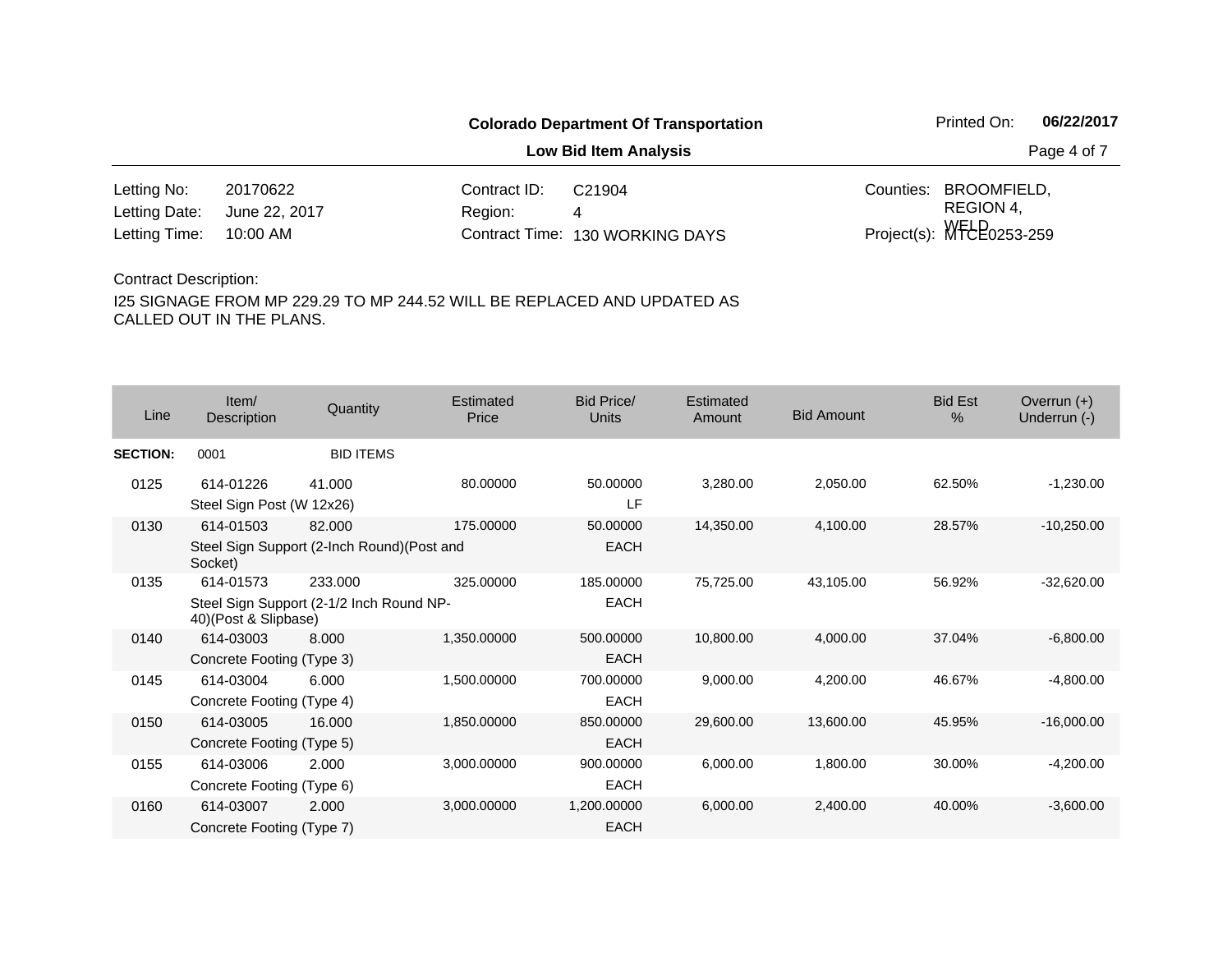**Low Bid Item Analysis Page 5 of 7** 

| Letting No:                 | 20170622 | Contract ID: | C21904                          | Counties: BROOMFIELD,         |
|-----------------------------|----------|--------------|---------------------------------|-------------------------------|
| Letting Date: June 22, 2017 |          | Region:      |                                 | REGION 4.                     |
| Letting Time: 10:00 AM      |          |              | Contract Time: 130 WORKING DAYS | Project(s): $WFEE_{0253-259}$ |

#### Contract Description:

| Line            | Item/<br>Description          | Quantity                                   | Estimated<br>Price | <b>Bid Price/</b><br><b>Units</b> | <b>Estimated</b><br>Amount | <b>Bid Amount</b> | <b>Bid Est</b><br>$\%$ | Overrun $(+)$<br>Underrun (-) |
|-----------------|-------------------------------|--------------------------------------------|--------------------|-----------------------------------|----------------------------|-------------------|------------------------|-------------------------------|
| <b>SECTION:</b> | 0001                          | <b>BID ITEMS</b>                           |                    |                                   |                            |                   |                        |                               |
| 0165            | 614-32400                     | 16.000                                     | 39,000.00000       | 30,000.00000                      | 624,000.00                 | 480,000.00        | 76.92%                 | $-144,000.00$                 |
|                 | Diameter)                     | Monotube Overhead Sign Cantilever (24 Inch |                    | <b>EACH</b>                       |                            |                   |                        |                               |
| 0170            | 614-41800                     | 1.000                                      | 57,500.00000       | 47,000.00000                      | 57,500.00                  | 47,000.00         | 81.74%                 | $-10,500.00$                  |
|                 | Diameter)                     | Monotube Overhead Sign Bridge (18 Inch     |                    | <b>EACH</b>                       |                            |                   |                        |                               |
| 0175            | 614-42000                     | 1.000                                      | 66,000.00000       | 50,000.00000                      | 66,000.00                  | 50,000.00         | 75.76%                 | $-16,000.00$                  |
|                 | Diameter)                     | Monotube Overhead Sign Bridge (20 Inch     |                    | <b>EACH</b>                       |                            |                   |                        |                               |
| 0180            | 614-80322                     | 4.000                                      | 1,000.00000        | 500.00000                         | 4,000.00                   | 2,000.00          | 50.00%                 | $-2,000.00$                   |
|                 | Barricade (Type 3 M-B)        |                                            |                    | <b>EACH</b>                       |                            |                   |                        |                               |
| 0185            | 625-00000                     | 1.000                                      | 25,000.00000       | 15,000.00000                      | 25,000.00                  | 15,000.00         | 60.00%                 | $-10,000.00$                  |
|                 | <b>Construction Surveying</b> |                                            |                    | L S                               |                            |                   |                        |                               |
| 0190            | 626-00000                     | 1.000                                      | 110,000.00000      | 10,000.00000                      | 110,000.00                 | 10,000.00         | 9.09%                  | $-100,000.00$                 |
|                 | Mobilization                  |                                            |                    | L S                               |                            |                   |                        |                               |
| 0195            | 630-00000                     | 1,000.000                                  | 25.00000           | 40.00000                          | 25,000.00                  | 40,000.00         | 160.00%                | 15,000.00                     |
|                 | Flagging                      |                                            |                    | <b>HOUR</b>                       |                            |                   |                        |                               |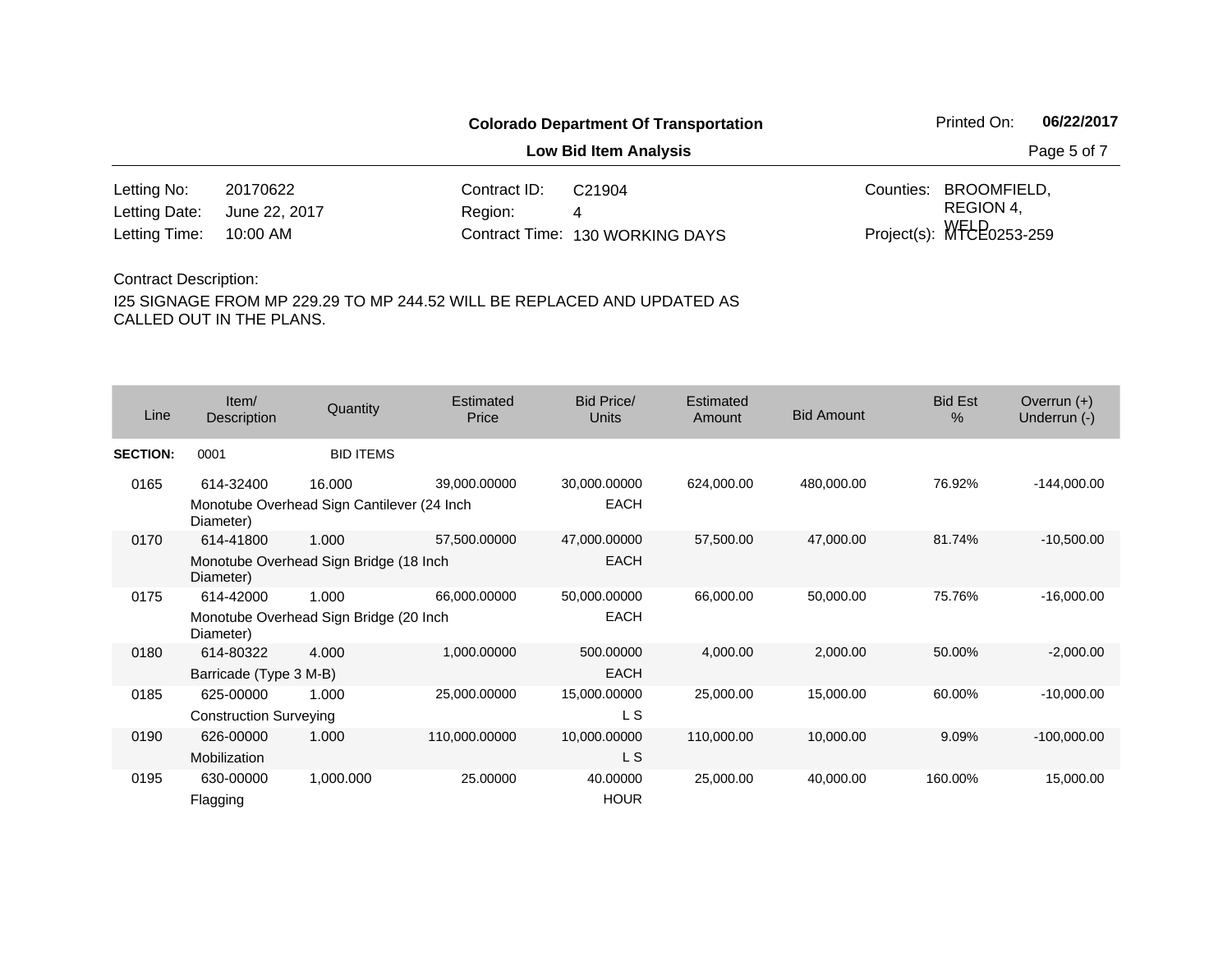**Low Bid Item Analysis Page 6 of 7** 

| Letting No:                 | 20170622 | Contract $ID: C21904$ |                                 | Counties: BROOMFIELD.         |
|-----------------------------|----------|-----------------------|---------------------------------|-------------------------------|
| Letting Date: June 22, 2017 |          | <b>Region:</b>        |                                 | REGION 4.                     |
| Letting Time: 10:00 AM      |          |                       | Contract Time: 130 WORKING DAYS | Project(s): $WFEE_{0253-259}$ |

#### Contract Description:

| Line            | Item/<br>Description                           | Quantity                                              | Estimated<br>Price | <b>Bid Price/</b><br>Units | Estimated<br>Amount | <b>Bid Amount</b> | <b>Bid Est</b><br>$\%$ | Overrun $(+)$<br>Underrun (-) |
|-----------------|------------------------------------------------|-------------------------------------------------------|--------------------|----------------------------|---------------------|-------------------|------------------------|-------------------------------|
| <b>SECTION:</b> | 0001                                           | <b>BID ITEMS</b>                                      |                    |                            |                     |                   |                        |                               |
| 0200            | 630-00007<br><b>Traffic Control Inspection</b> | 50.000                                                | 175,00000          | 200.00000<br><b>DAY</b>    | 8,750.00            | 10,000.00         | 114.29%                | 1,250.00                      |
| 0205            | 630-00012<br><b>Traffic Control Management</b> | 130.000                                               | 800.00000          | 875.00000<br>DAY           | 104,000.00          | 113,750.00        | 109.38%                | 9,750.00                      |
| 0210            | 630-80341                                      | 14.000<br>Construction Traffic Sign (Panel Size A)    | 50.00000           | 10.00000<br><b>EACH</b>    | 700.00              | 140.00            | 20.00%                 | $-560.00$                     |
| 0215            | 630-80342                                      | 26.000<br>Construction Traffic Sign (Panel Size B)    | 60.00000           | 10.00000<br><b>EACH</b>    | 1,560.00            | 260.00            | 16.67%                 | $-1,300.00$                   |
| 0220            | 630-80343                                      | 6.000<br>Construction Traffic Sign (Panel Size C)     | 65.00000           | 10.00000<br><b>EACH</b>    | 390.00              | 60.00             | 15.38%                 | $-330.00$                     |
| 0225            | 630-80344                                      | 10.000<br><b>Construction Traffic Sign (Special)</b>  | 20.00000           | 200.00000<br><b>SF</b>     | 200.00              | 2,000.00          | 1000.00%               | 1,800.00                      |
| 0230            | 630-80355<br>Portable Message Sign Panel       | 4.000                                                 | 4,000.00000        | 500.00000<br><b>EACH</b>   | 16,000.00           | 2,000.00          | 12.50%                 | $-14,000.00$                  |
| 0235            | 630-80356<br>Panel (A Type)                    | 2.000<br>Advance Warning Flashing or Sequencing Arrow | 600.00000          | 300.00000<br><b>EACH</b>   | 1,200.00            | 600.00            | 50.00%                 | $-600.00$                     |